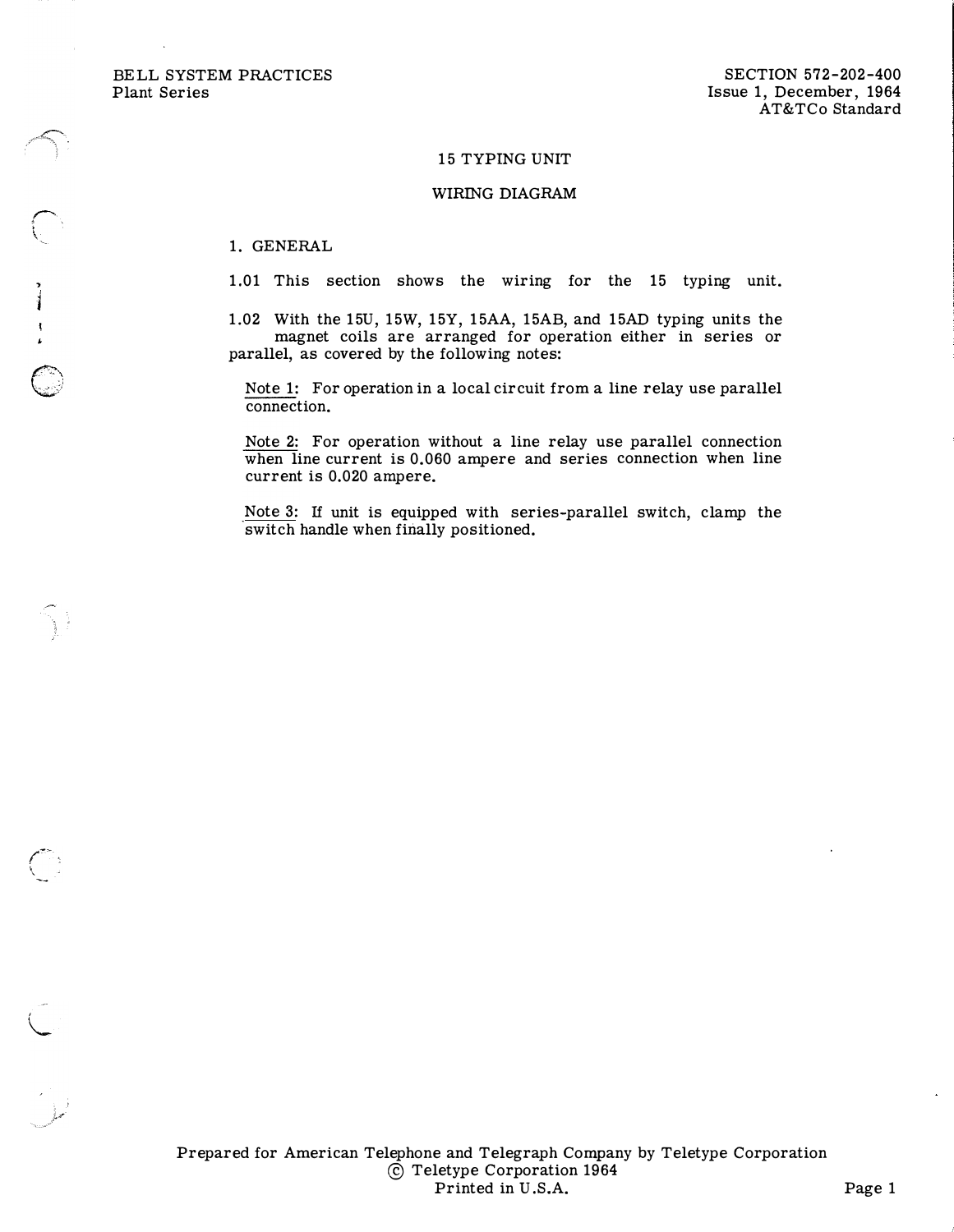





Figure 2 - 15B, 15D, 15F, 15H, 15K, 15M, 15N, and 15P Typing Units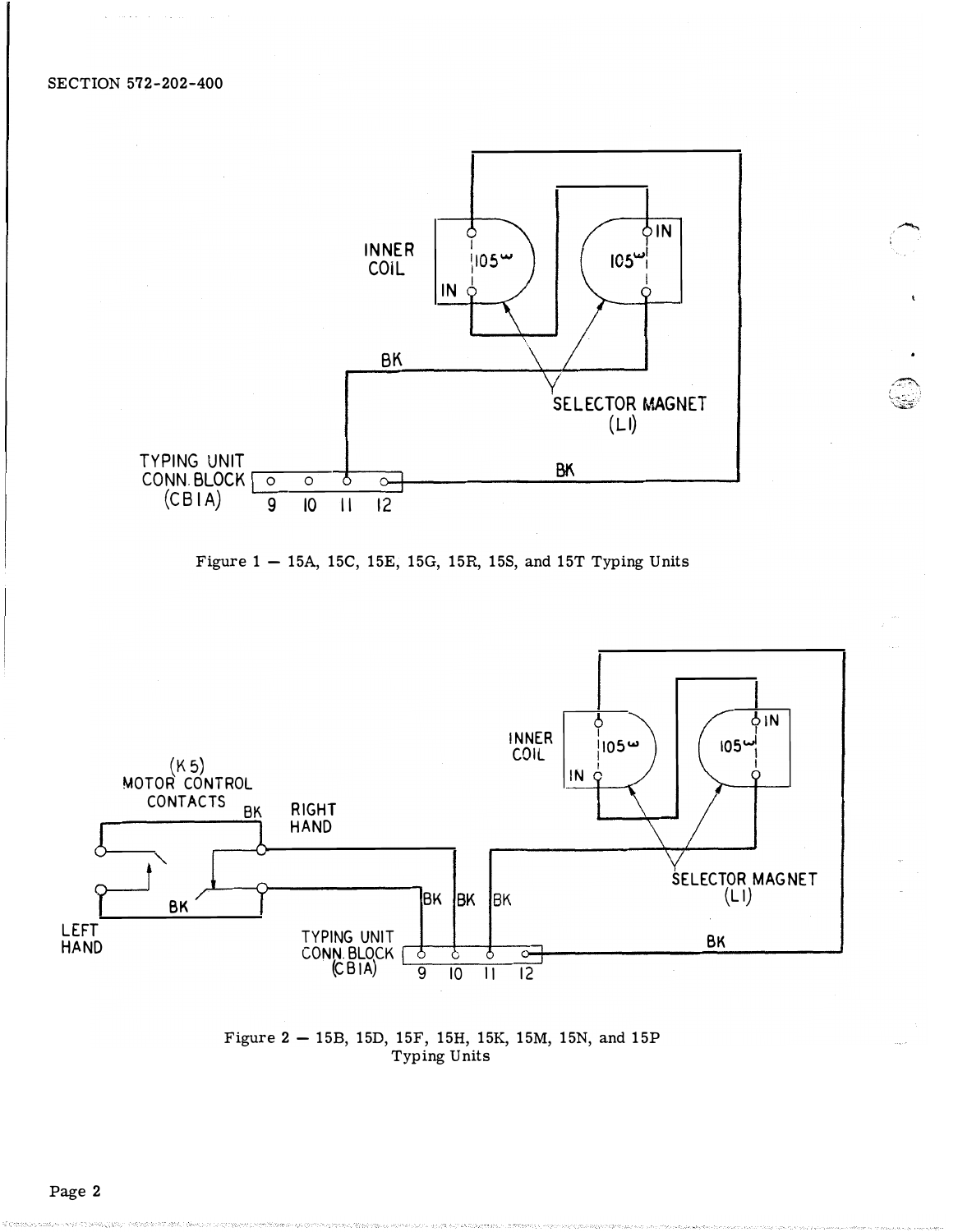

 $\overline{C}$ 

 $\bar{J}$ 

C.<br>City

 $\bigcap_{i=1}^n$ 

Figure  $3 - 15J$  and 15L Typing Units



Figure 4 - 15U, 15W, 15Y, 15AA, 15AE, 15AF, 15AG, and 15AH Typing Units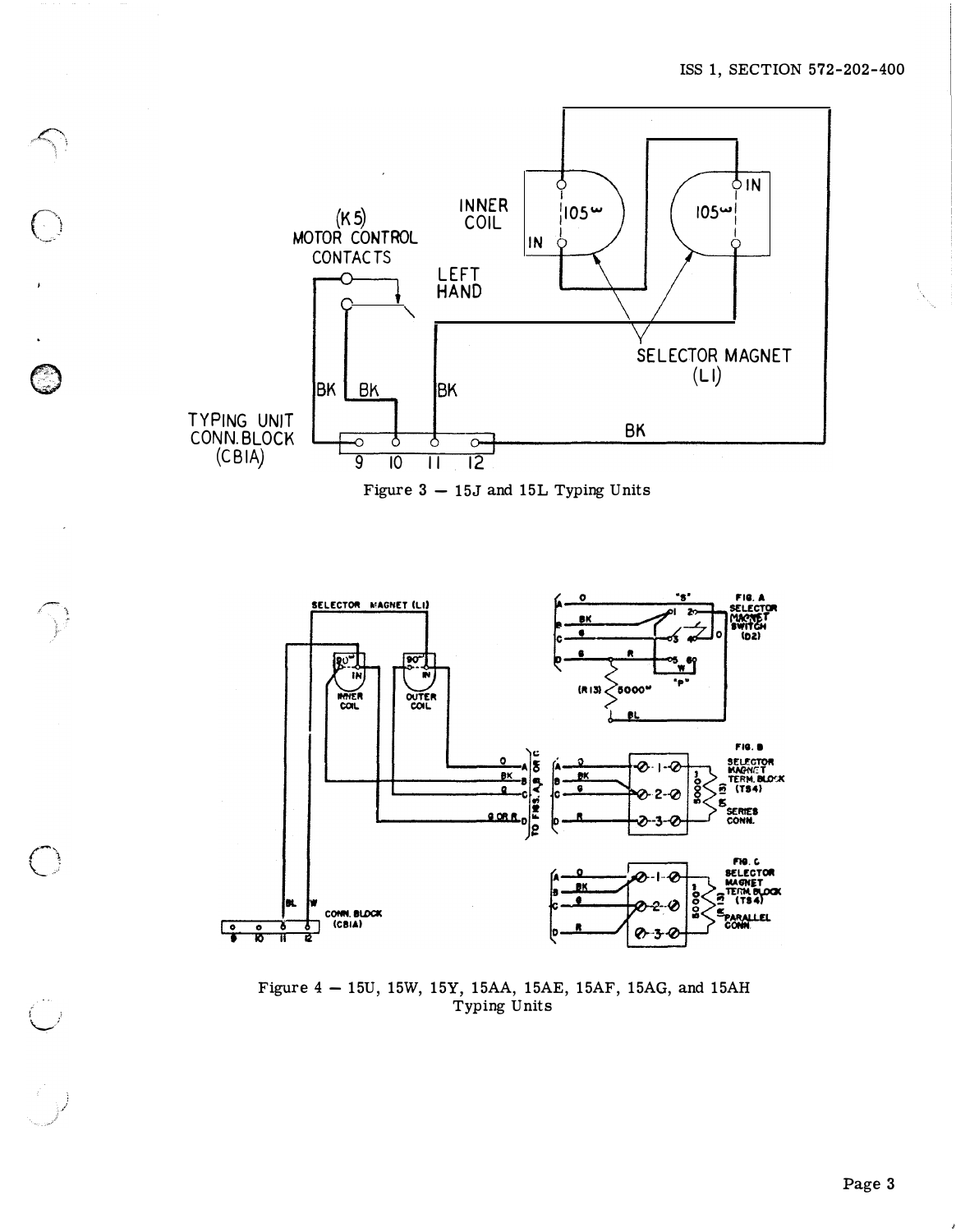

Figure  $5-15AB$  and 15AD Typing Units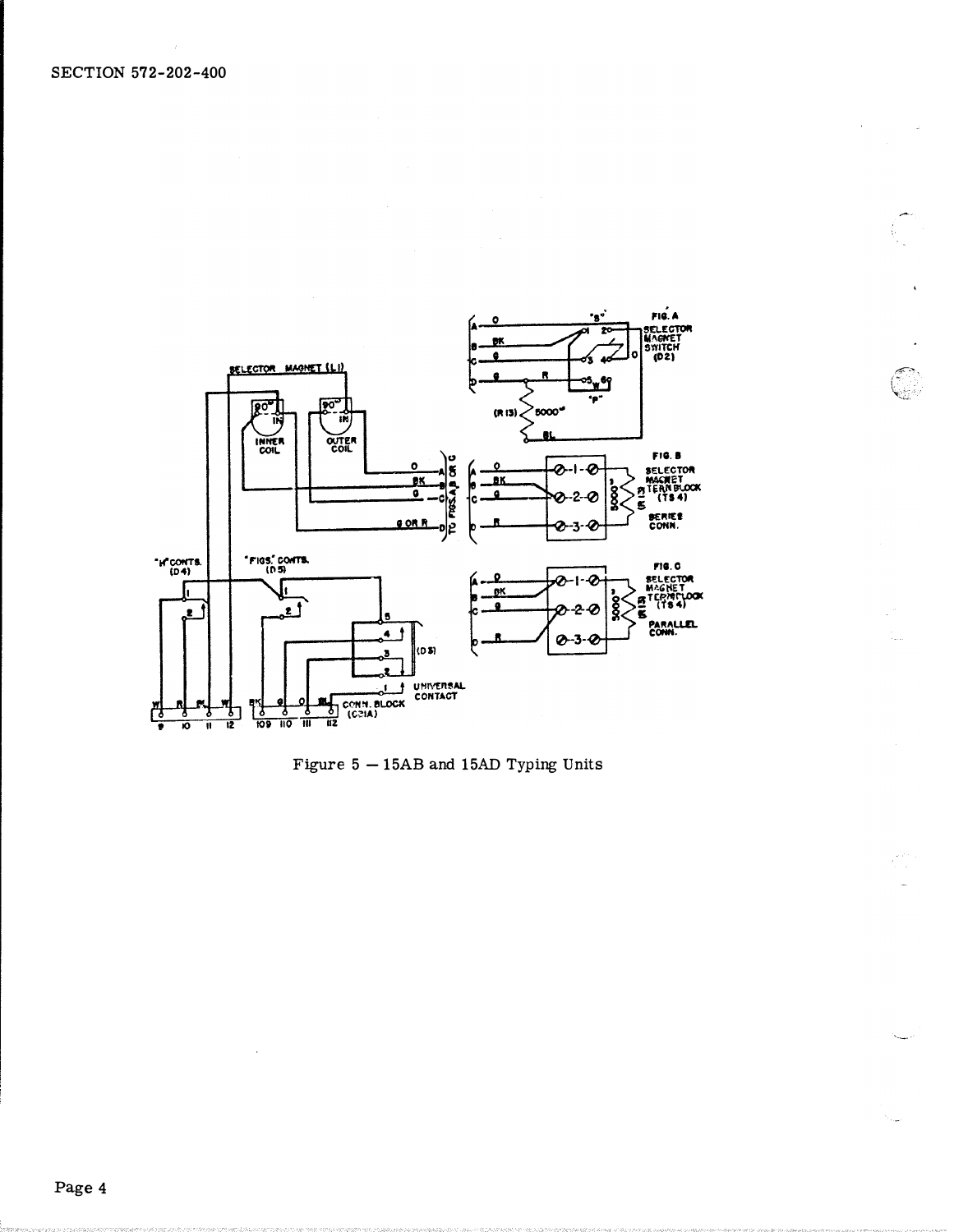

Figure  $6 - 15AK$  Typing Unit